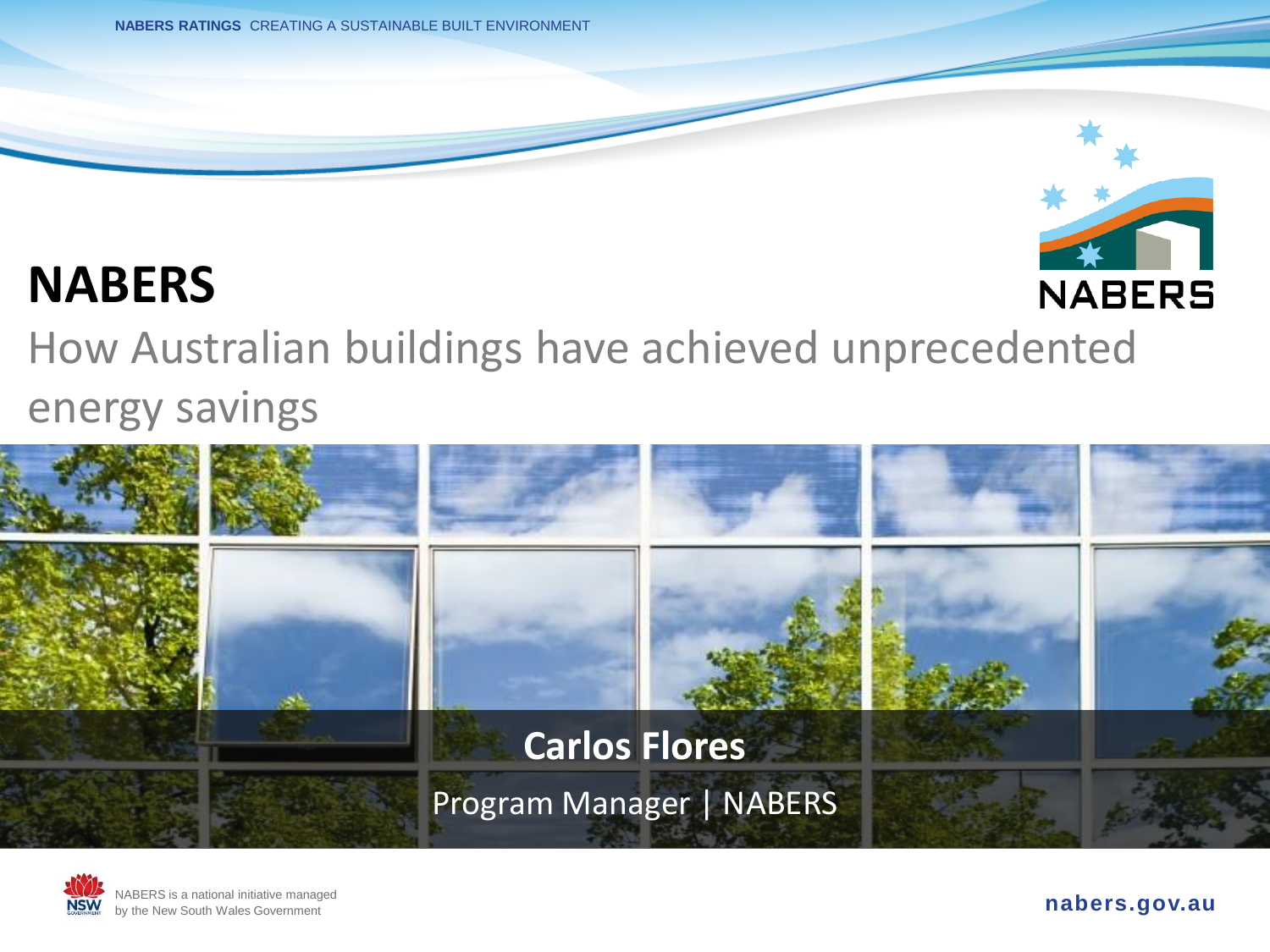## NABERS Principles



Based on metered performance **Technology** neutral

Fair comparison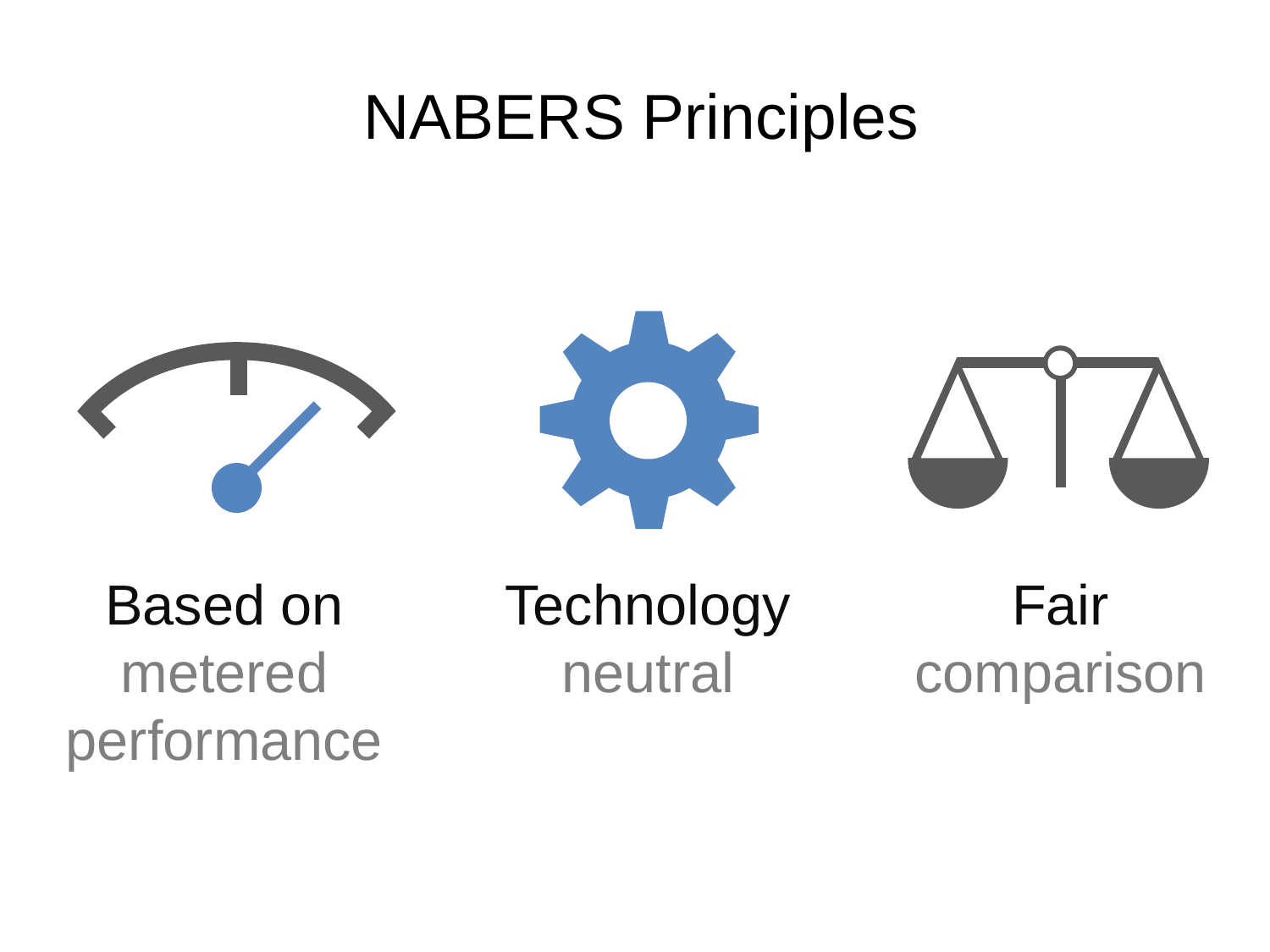











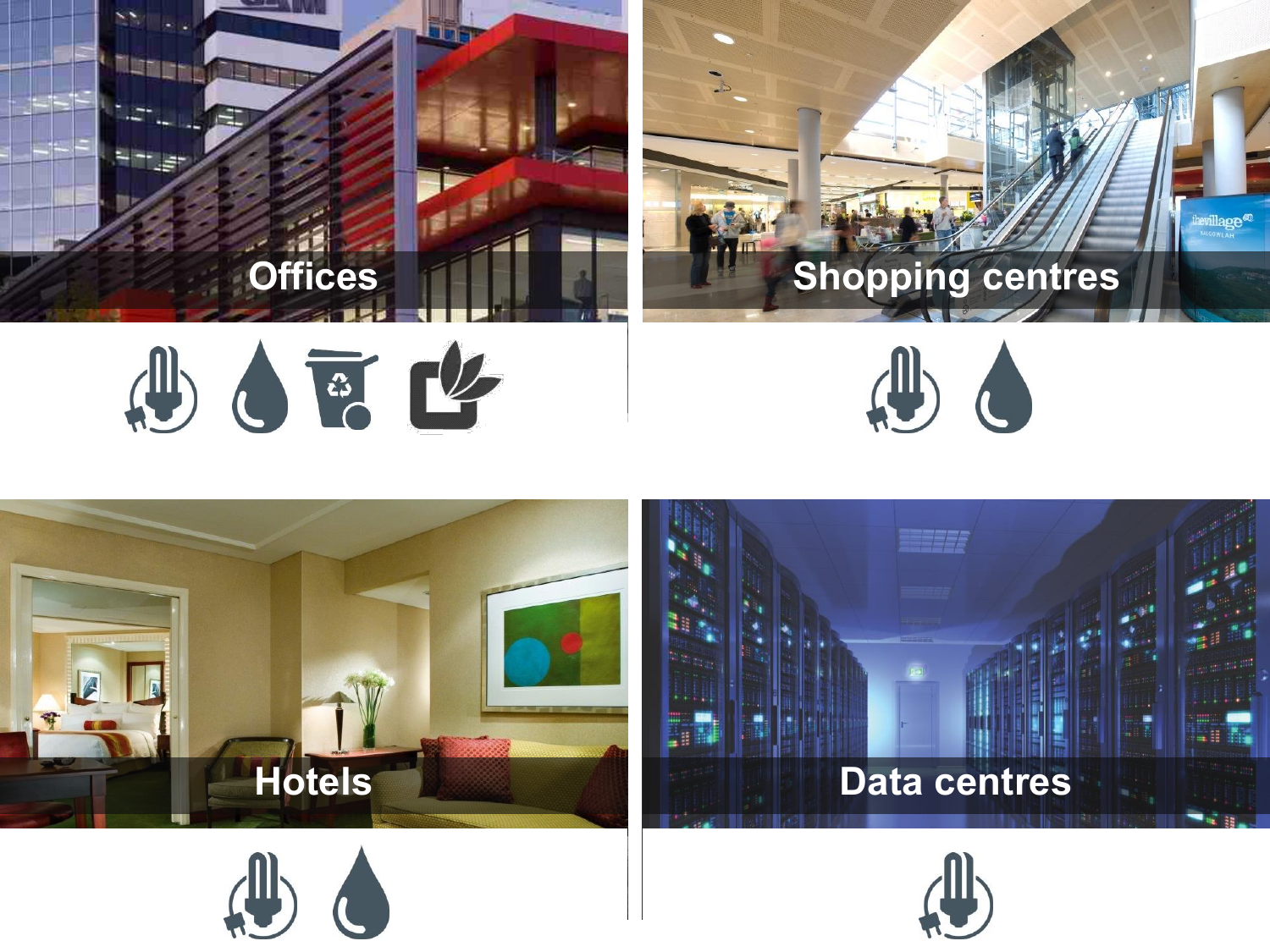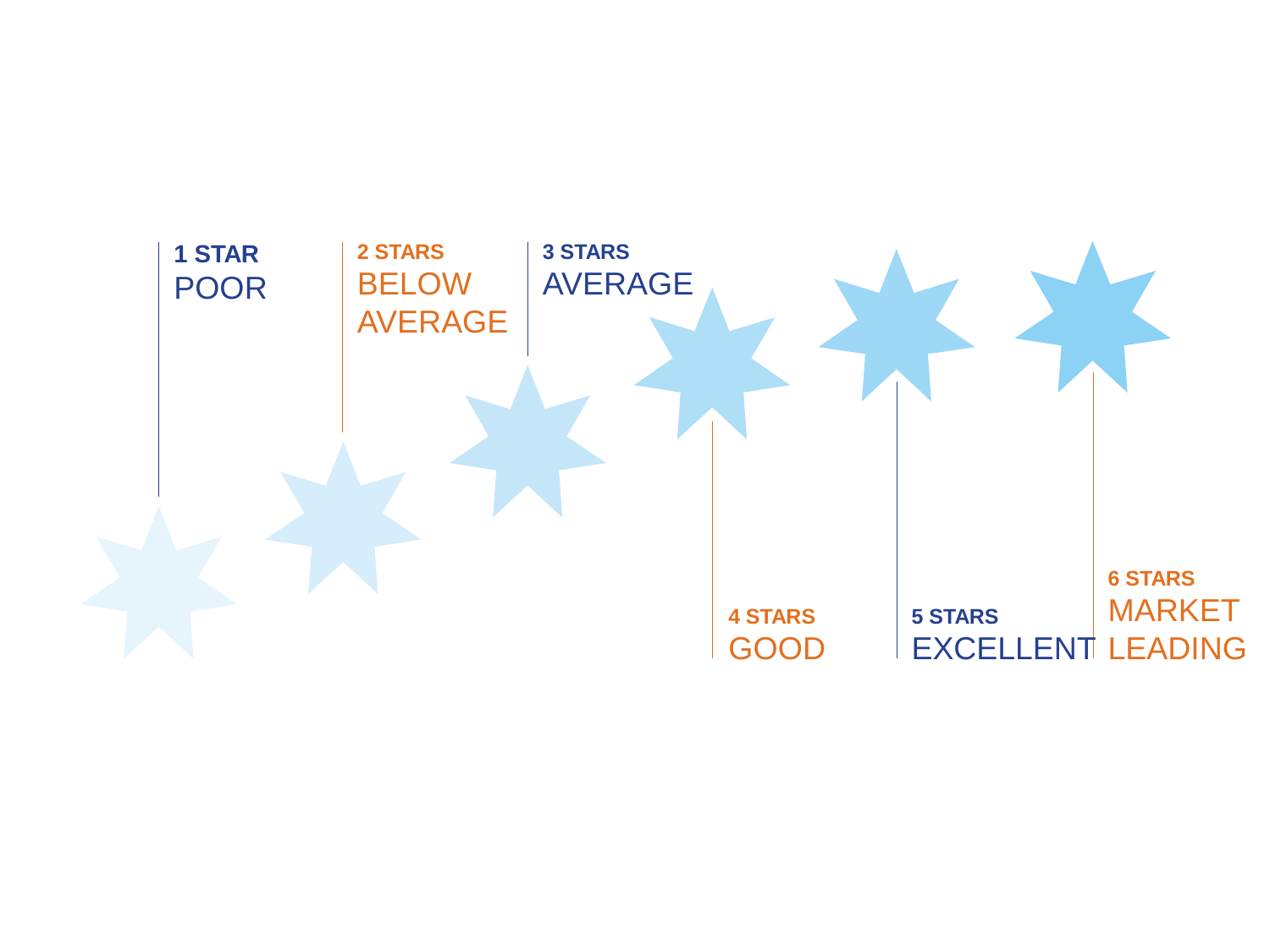## The rating scale



Emissions (kg CO<sub>2</sub>/m<sup>2</sup>)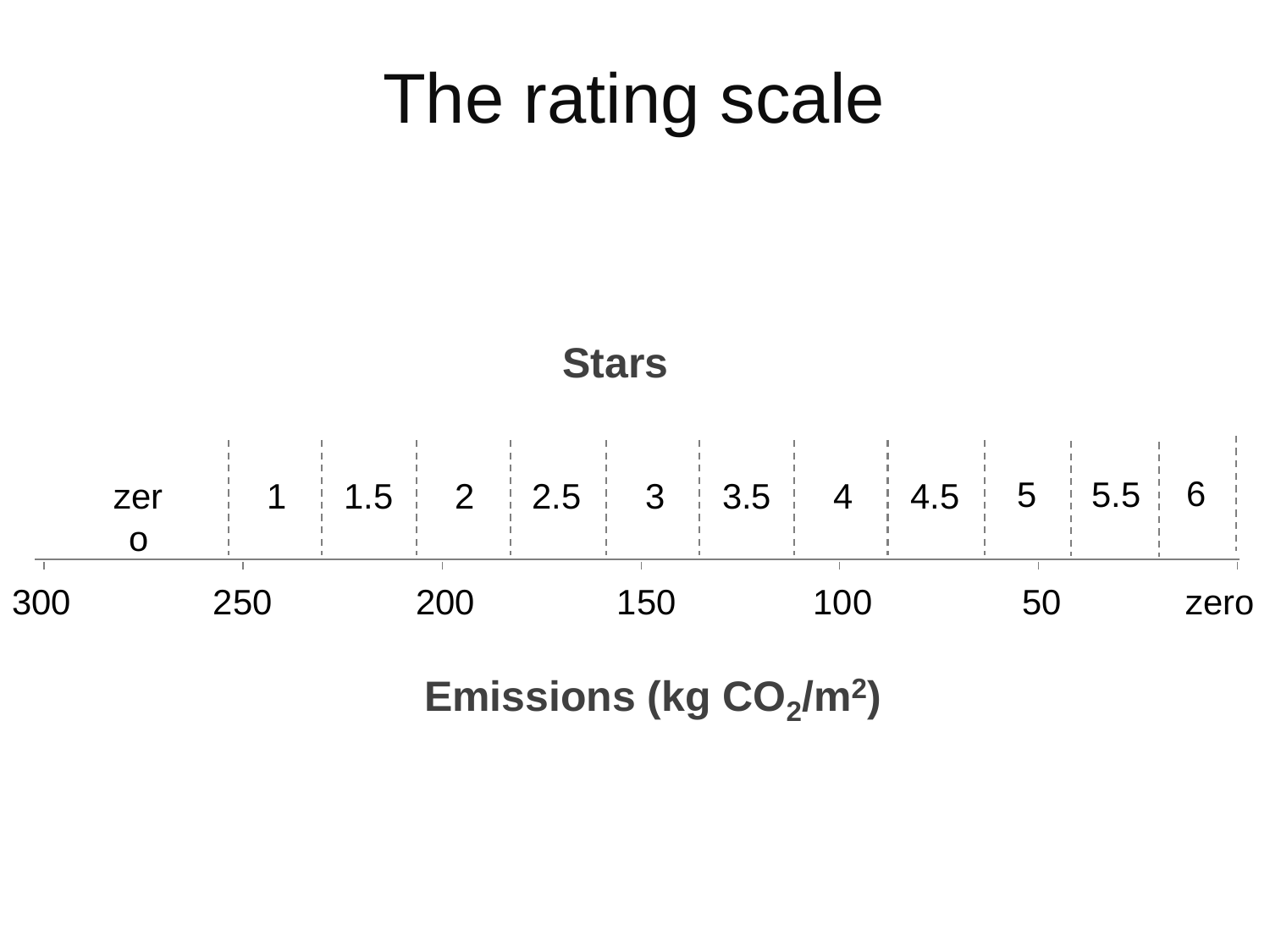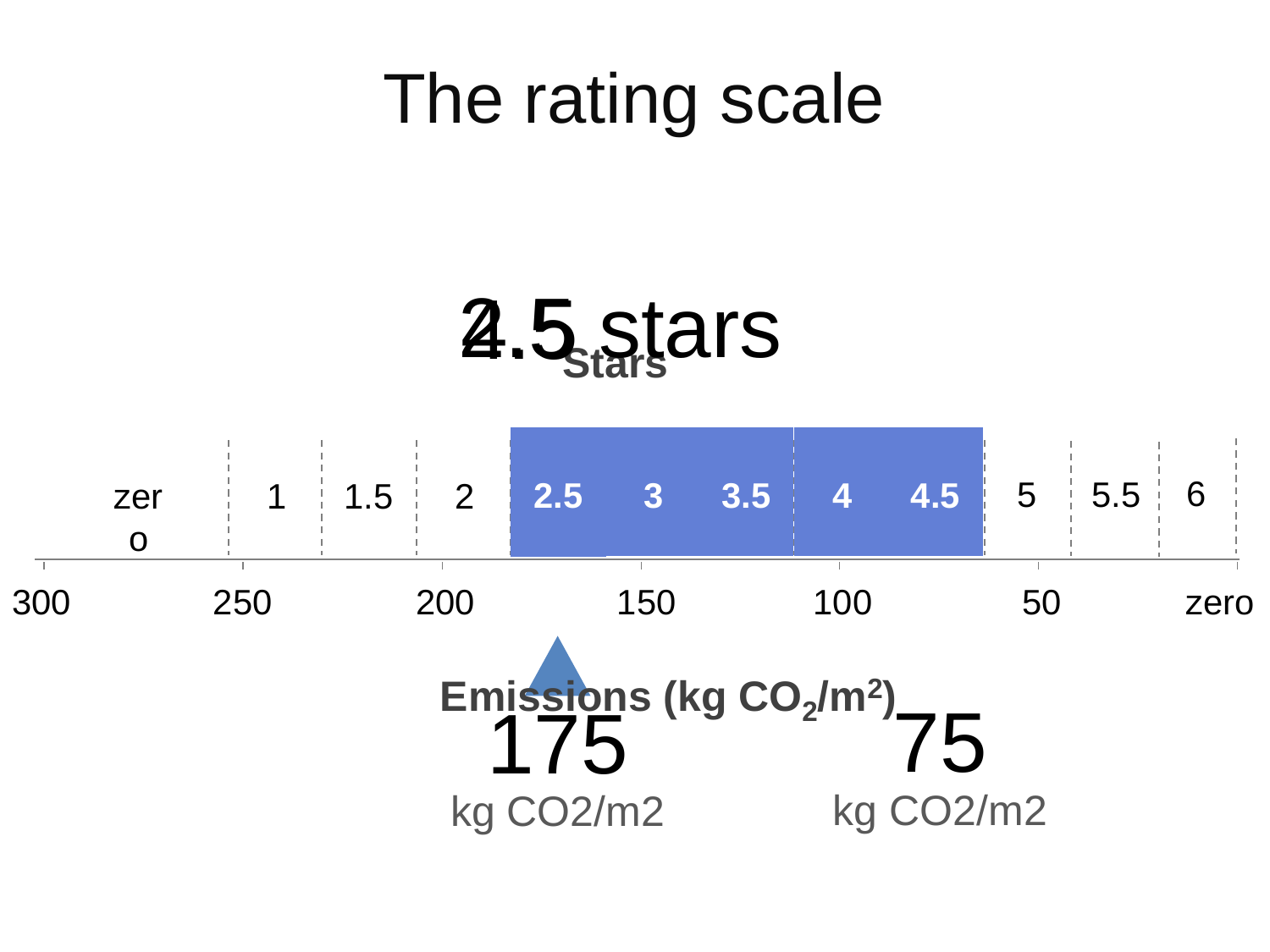### Area certified per year

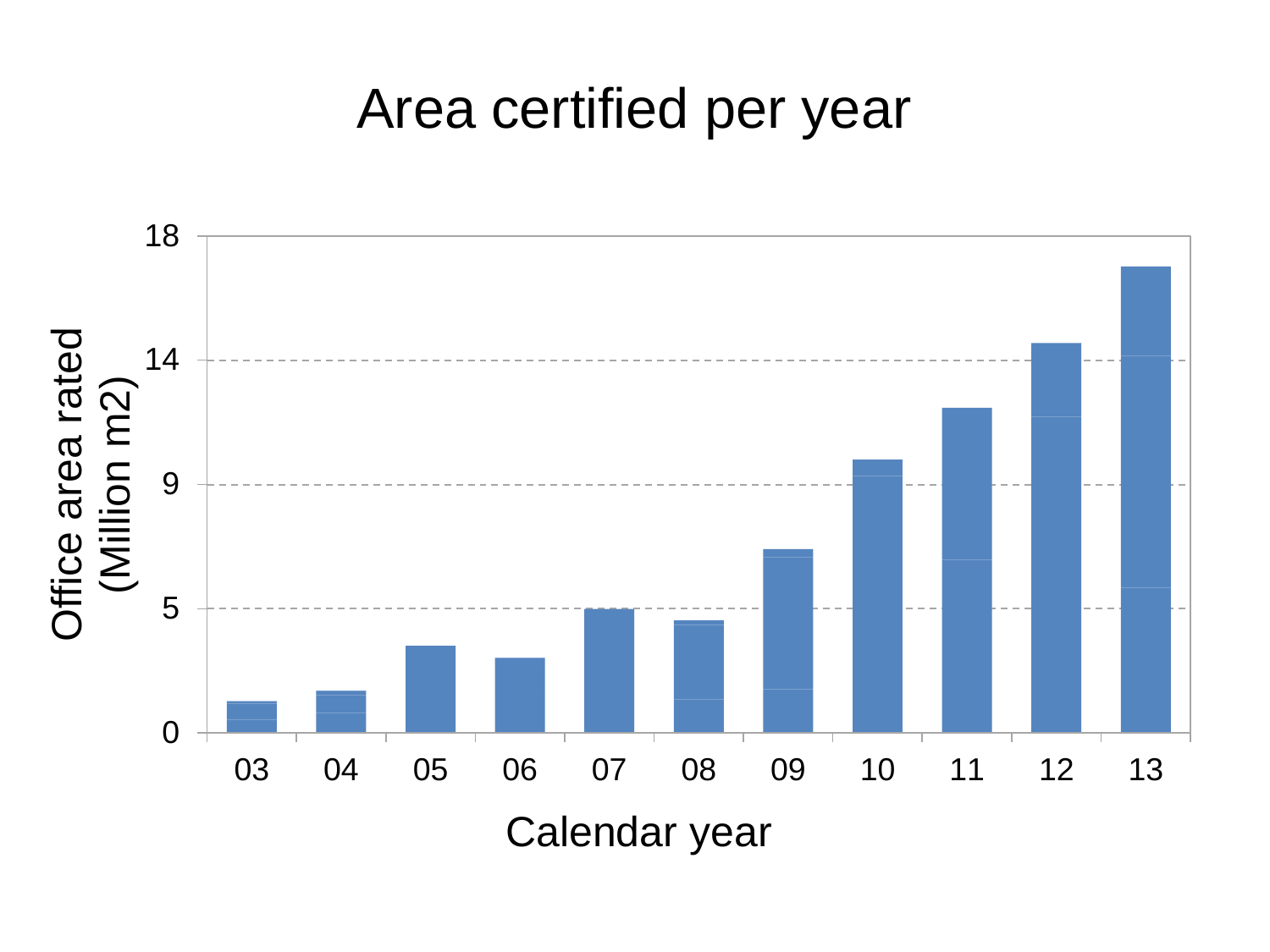### Why is this happening?





Corporate social responsibility

Support initiatives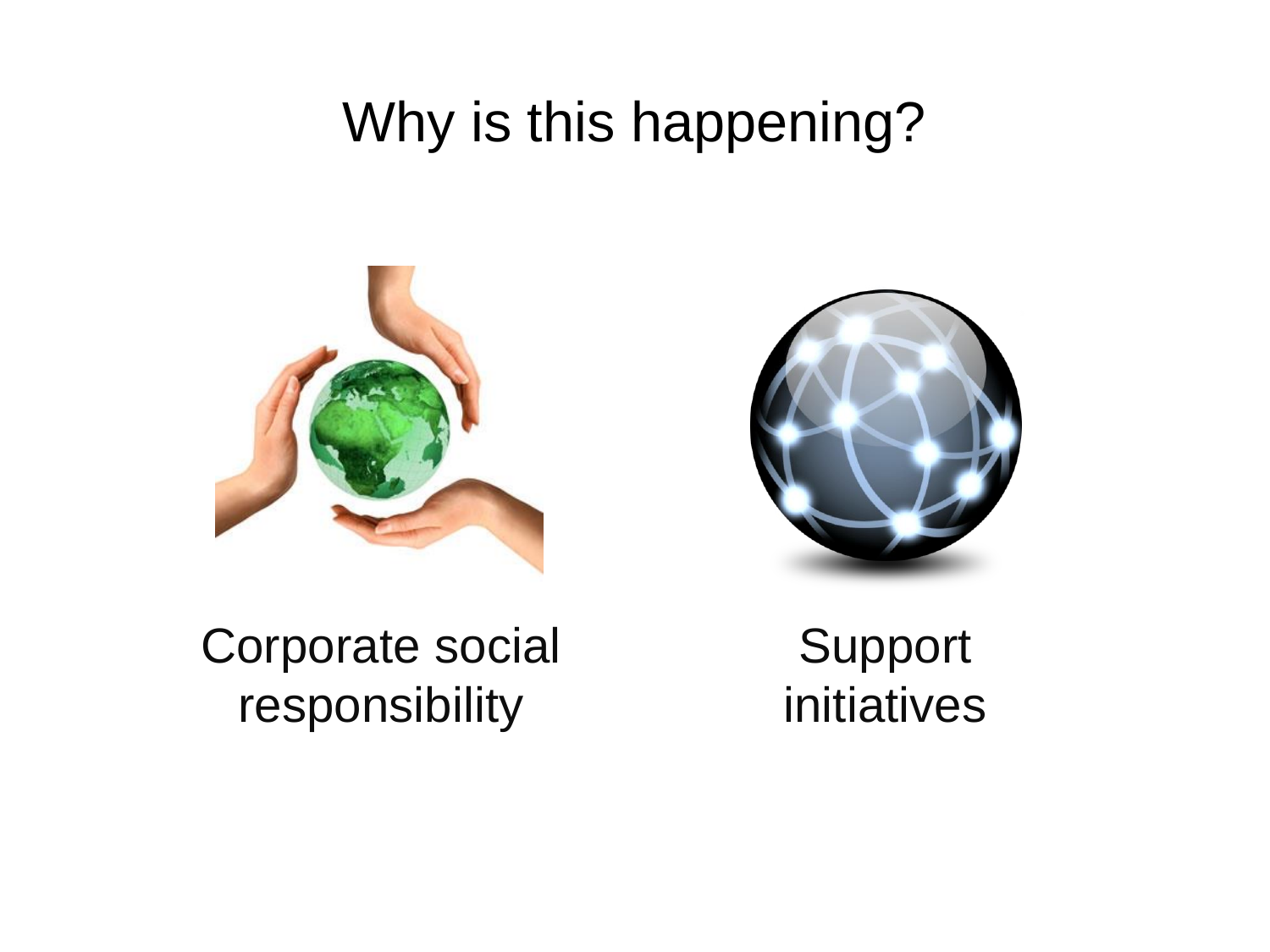## Initiative #1



#### Government procurement policy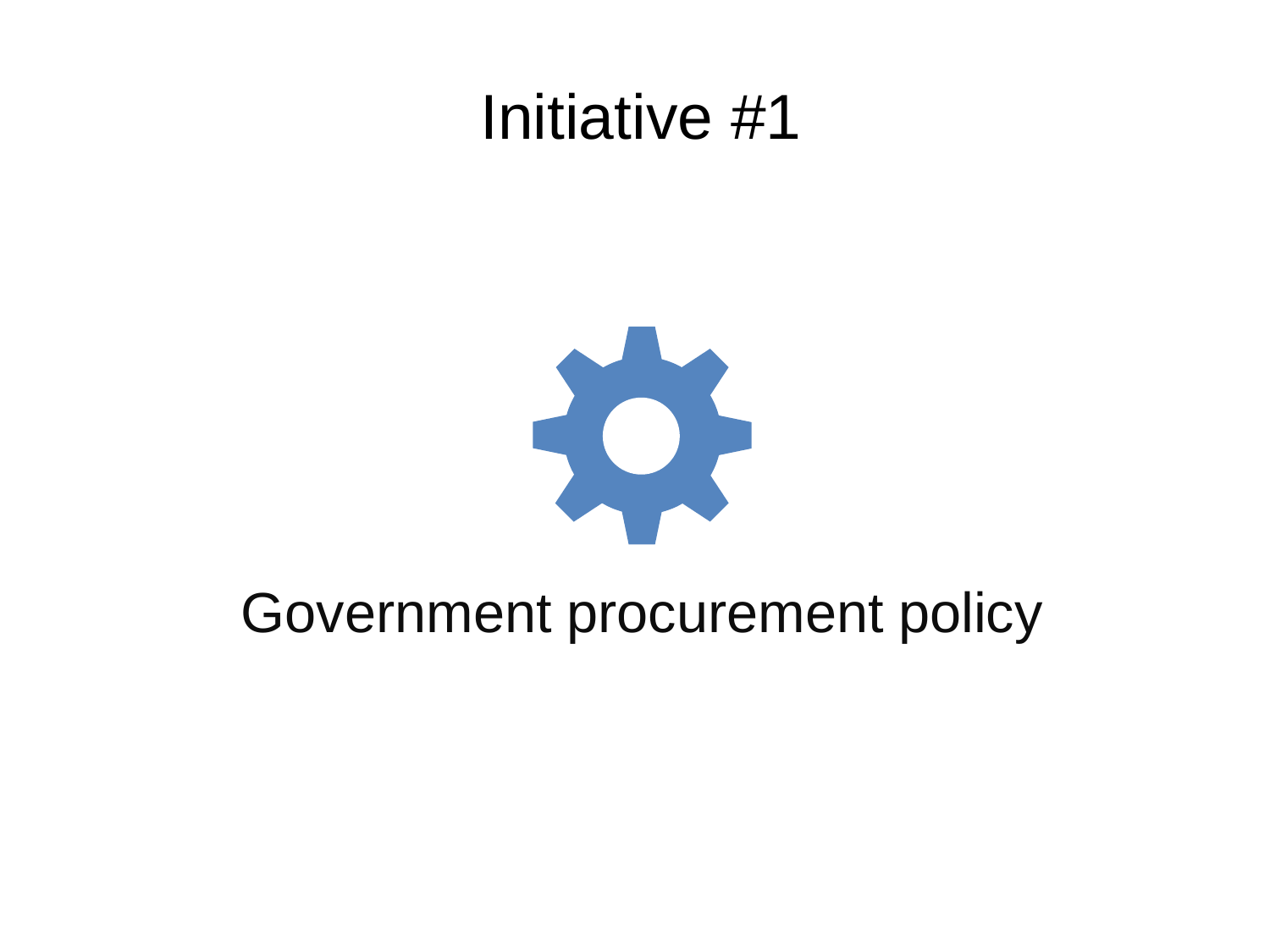## How does it work?





#### Government procurement power

#### 4.5 stars NABERS Energy requirements in leases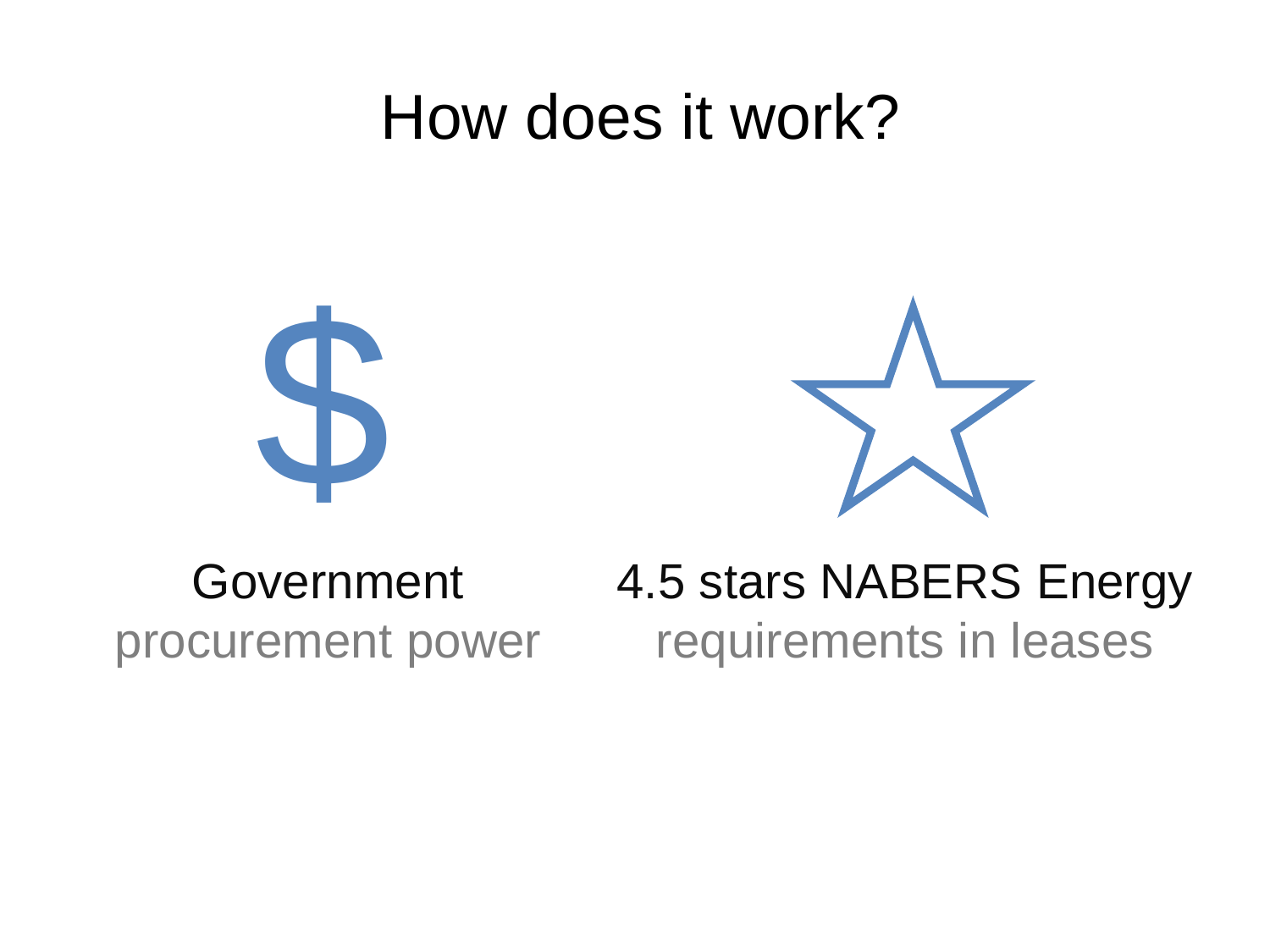## Rating results in 2007

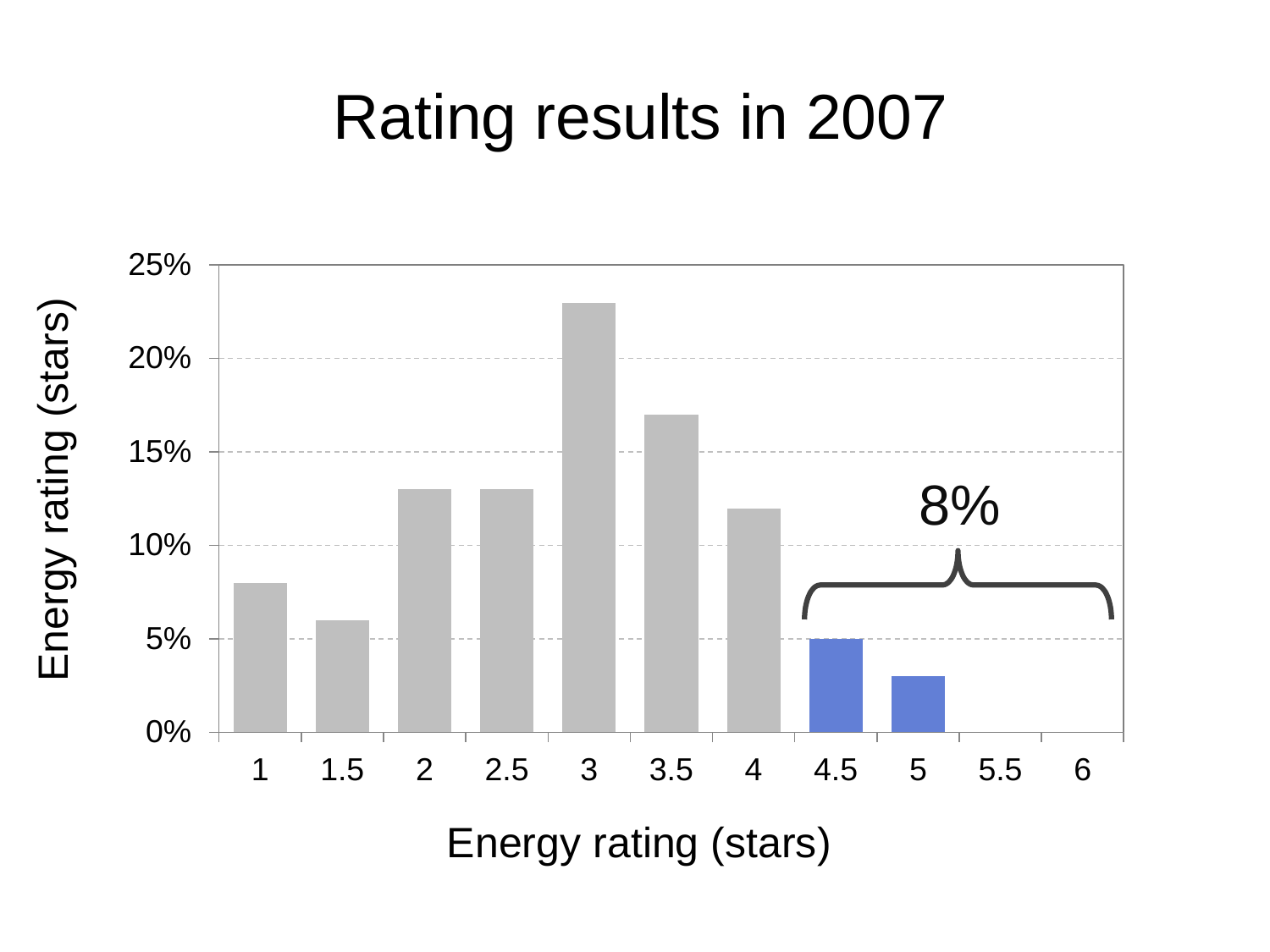## Rating results in 2010

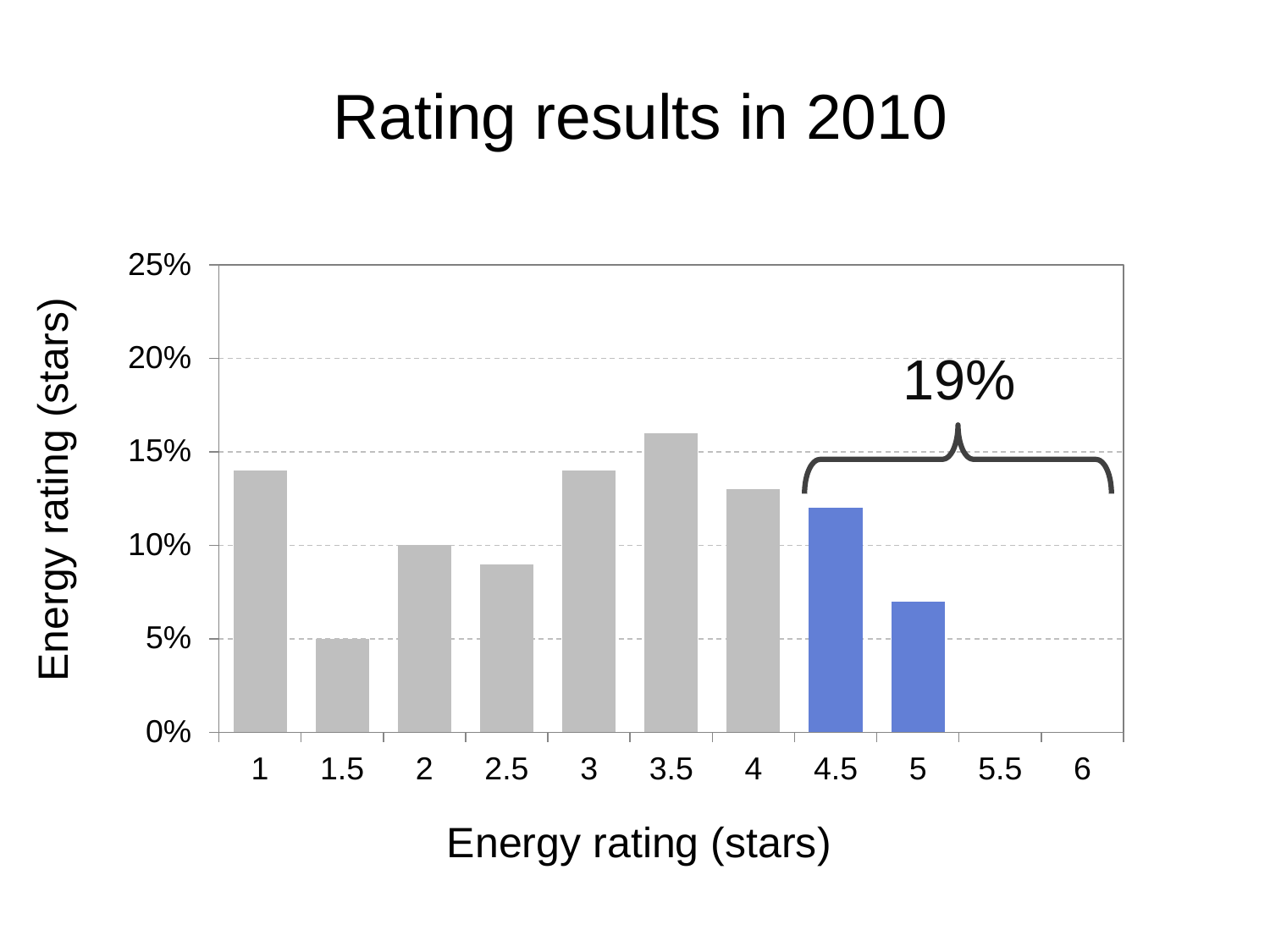### Initiative #2



### Commercial building disclosure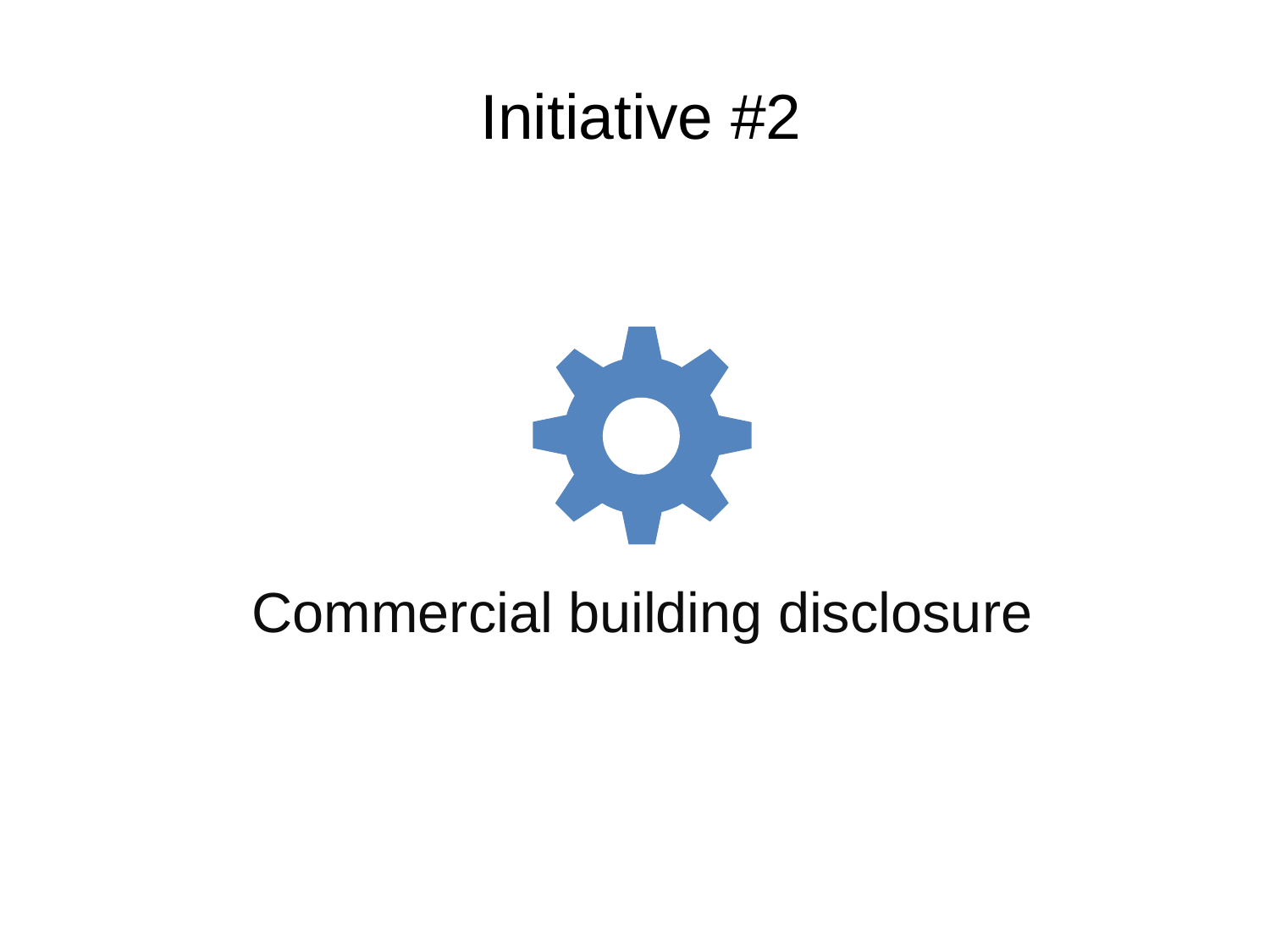## How does it work?





#### Mandates disclosure of NABERS Energy ratings

Lease or sell spaces larger than 2,000m2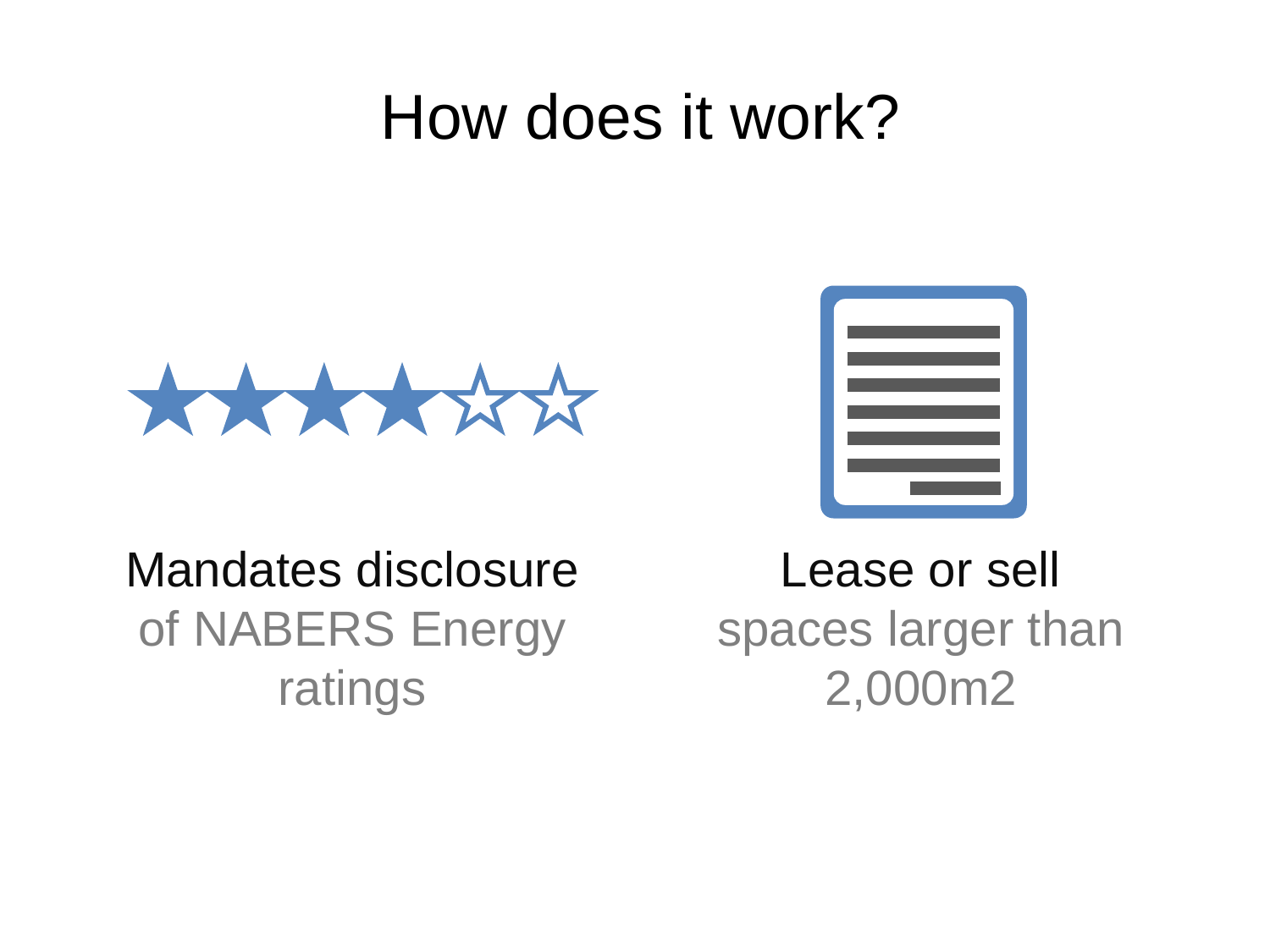### Certified NABERS Energy ratings per quarter

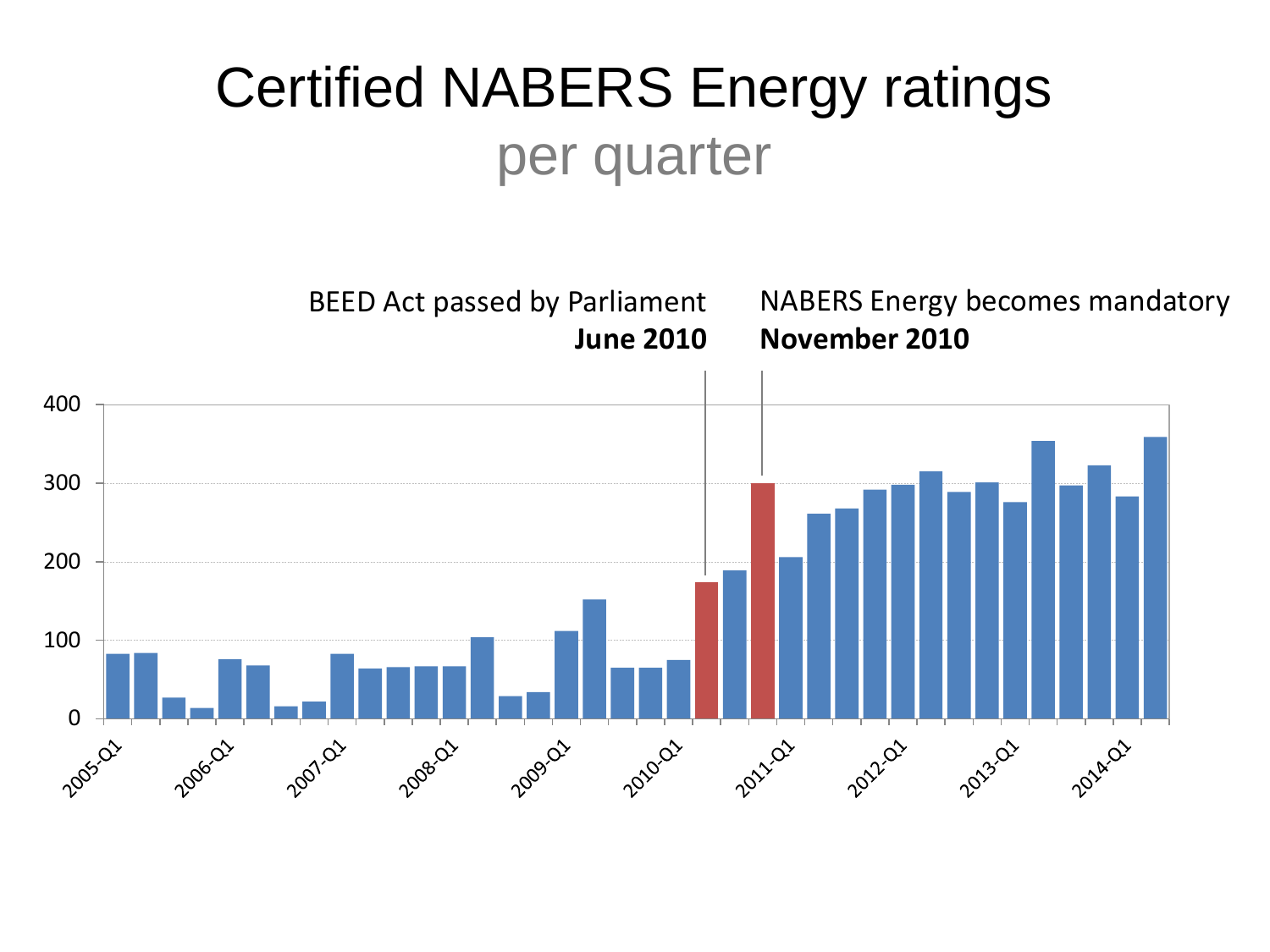### Bringing new buildings into the energy efficiency picture



**Average energy intensity (MJ/m<sup>2</sup> )**

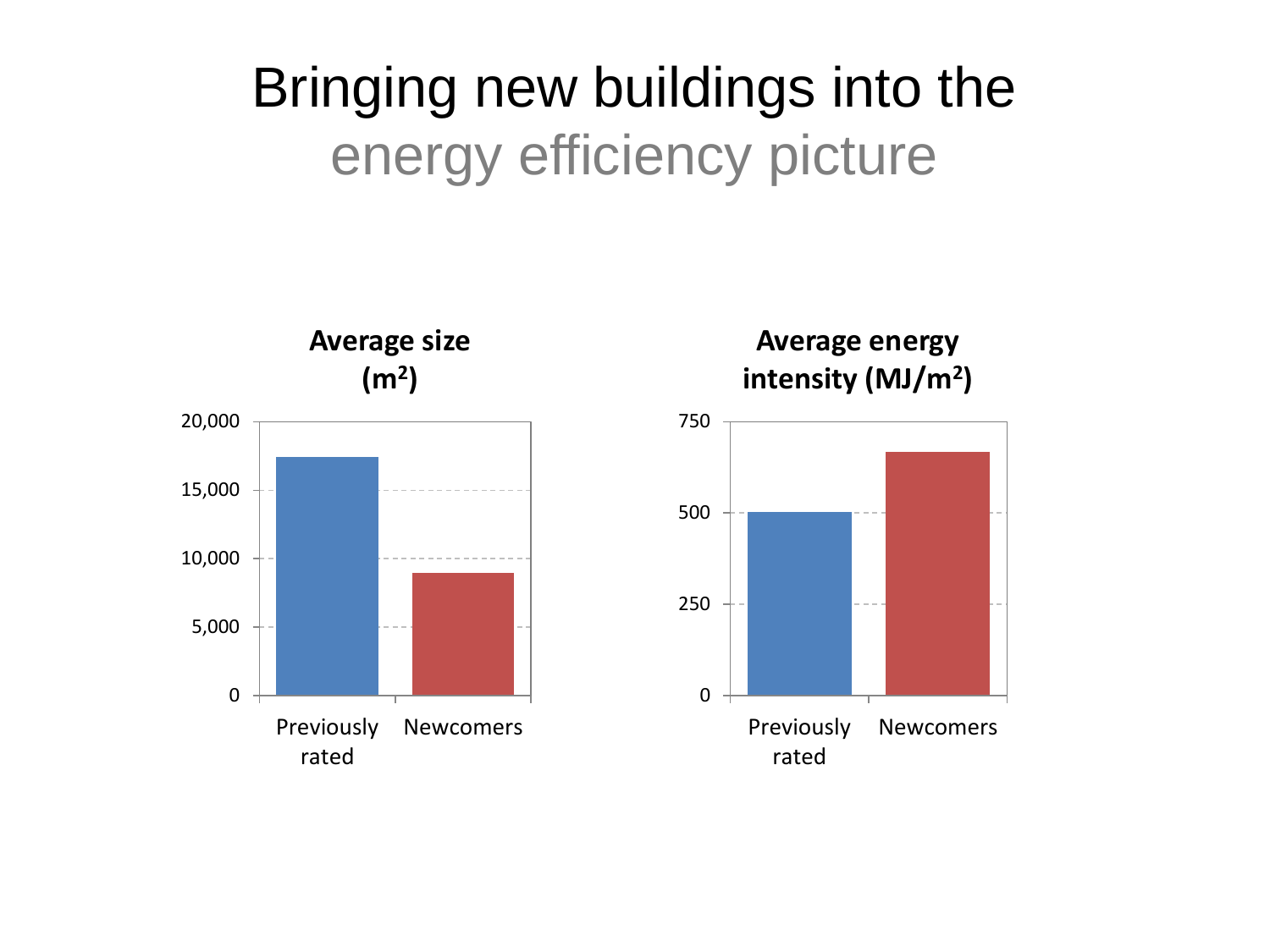#### Market transformation

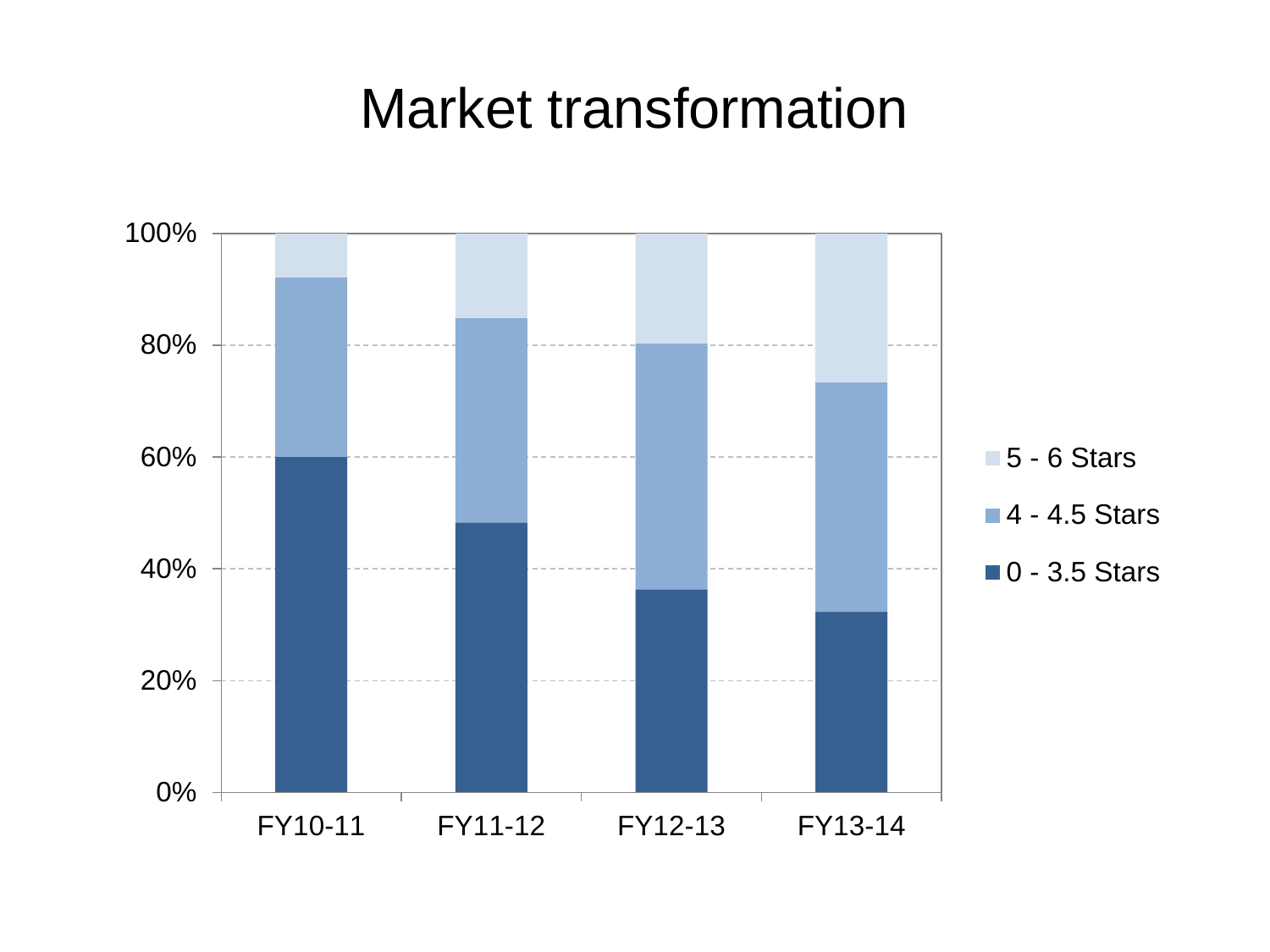#### 5 stars and above

![](_page_17_Figure_1.jpeg)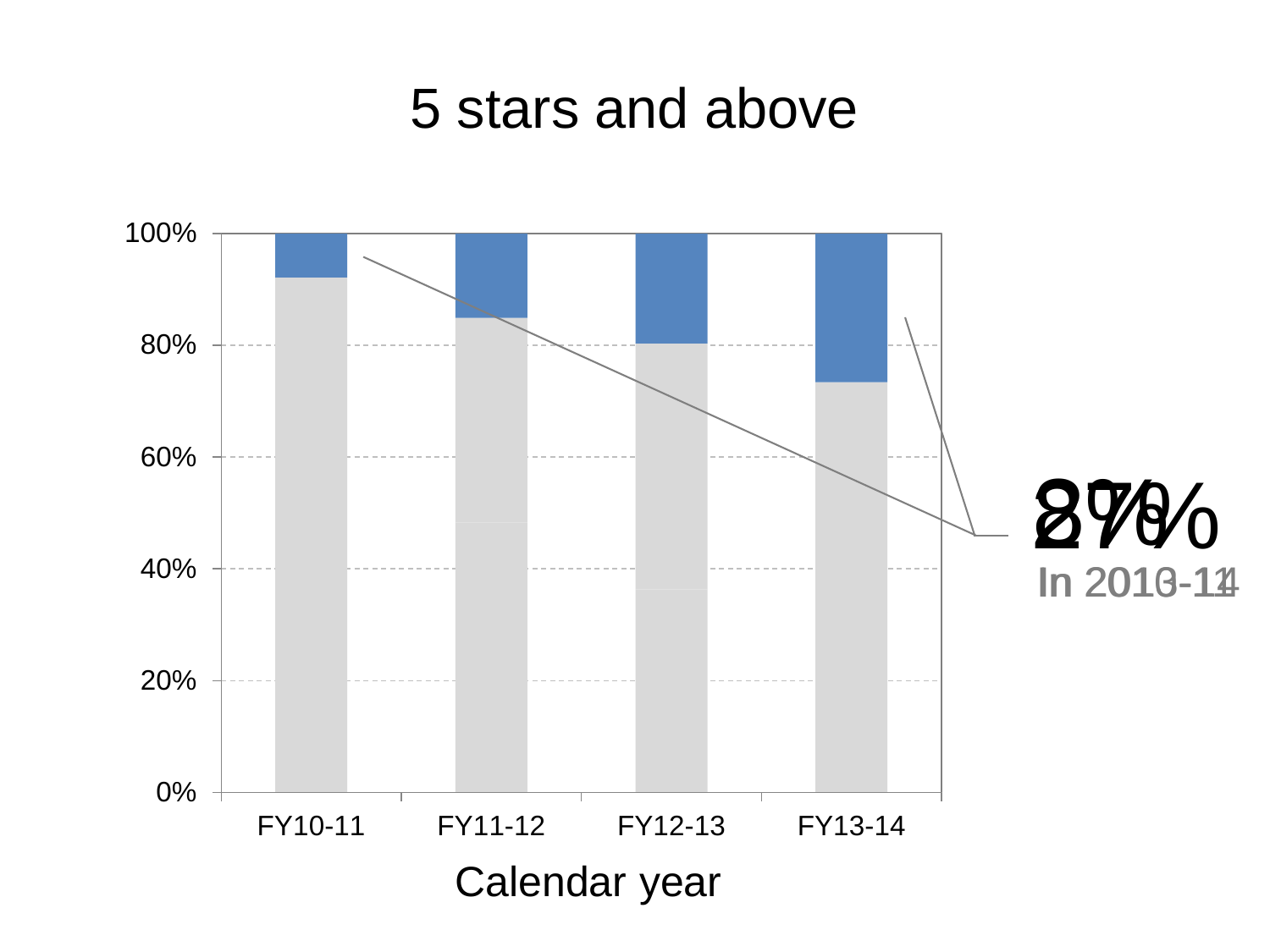#### Zero to 3.5 stars

![](_page_18_Figure_1.jpeg)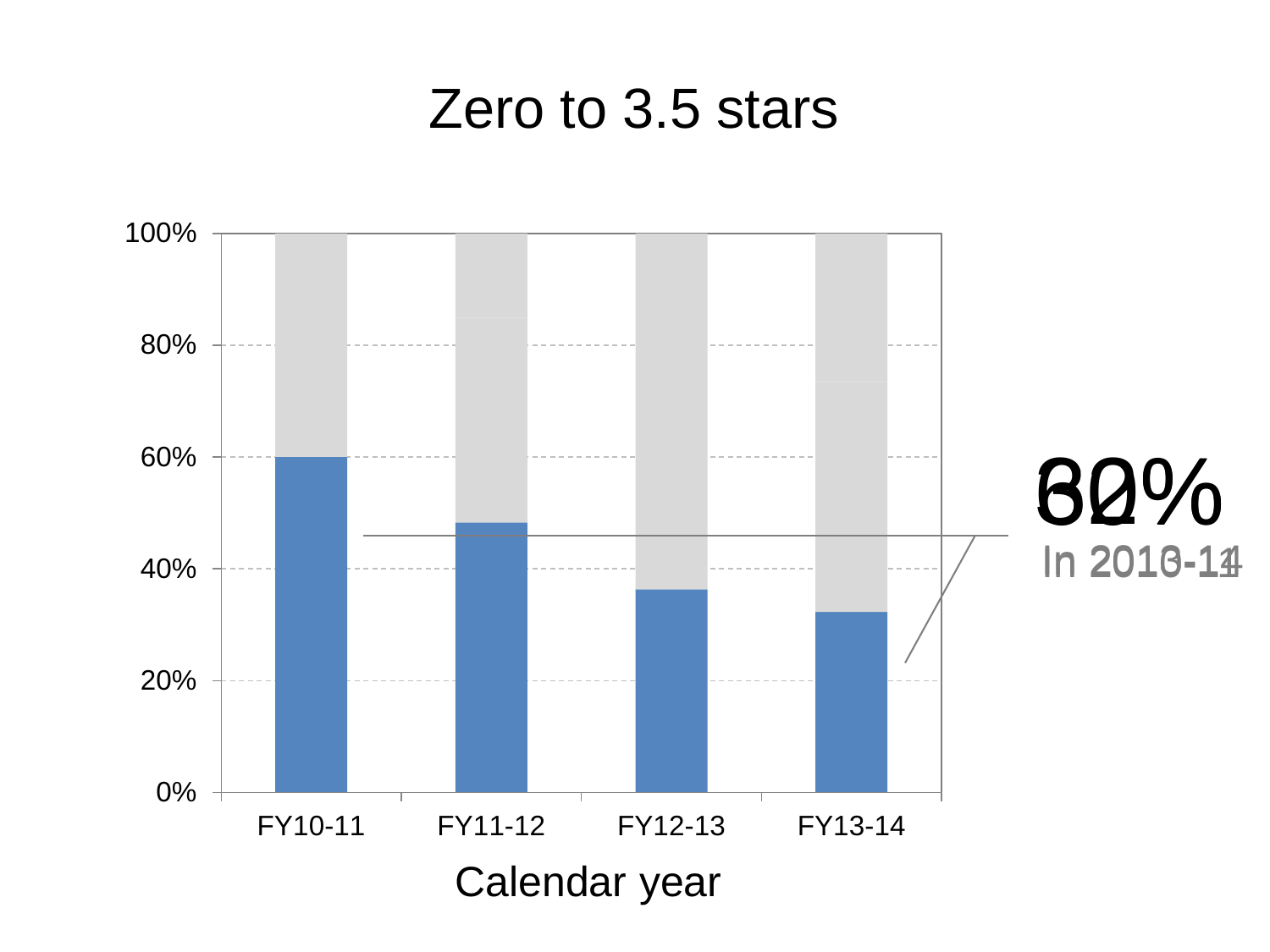### Rapid reduction in energy use

![](_page_19_Figure_1.jpeg)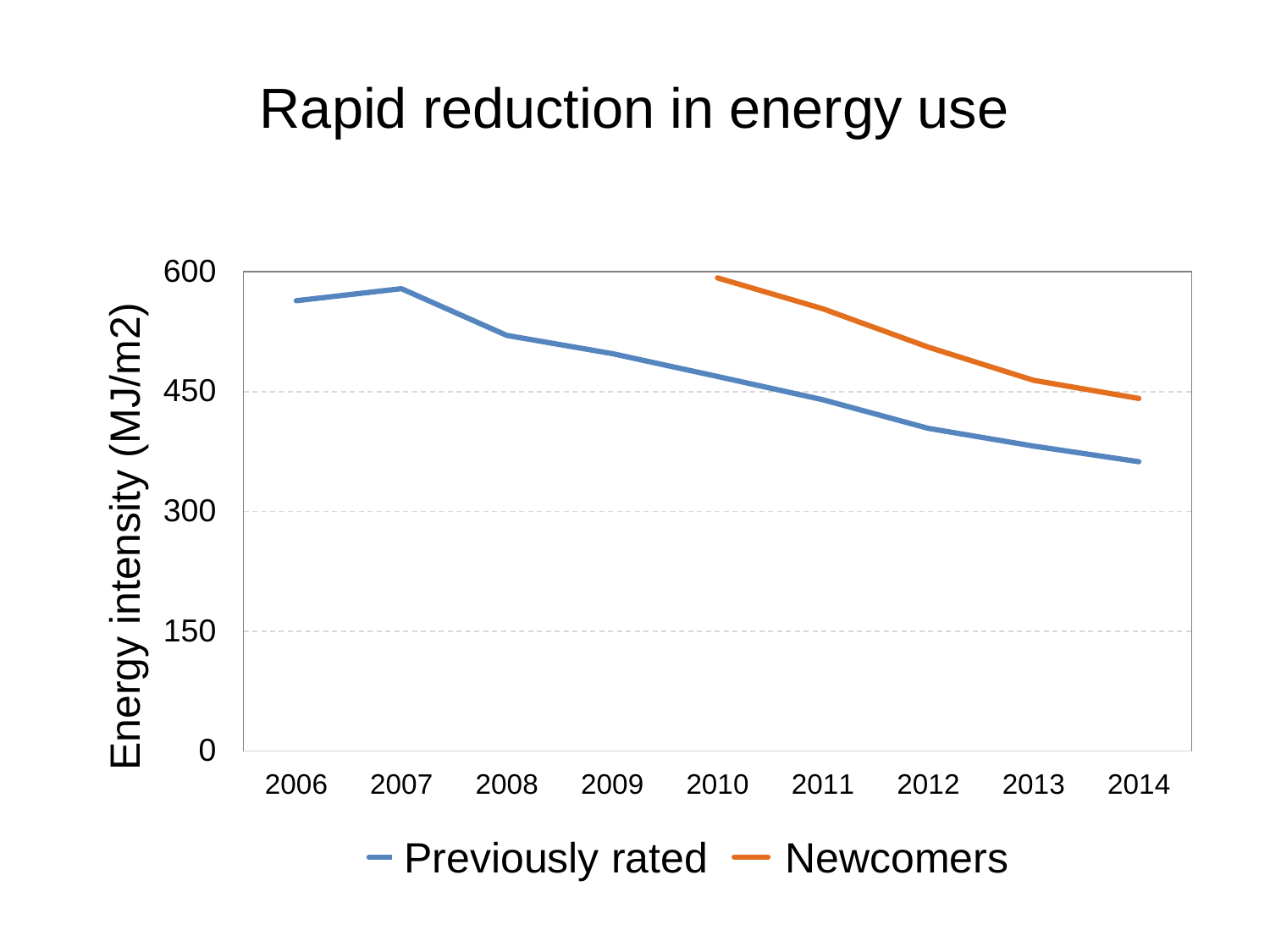# Long-term NABERS Energy improvement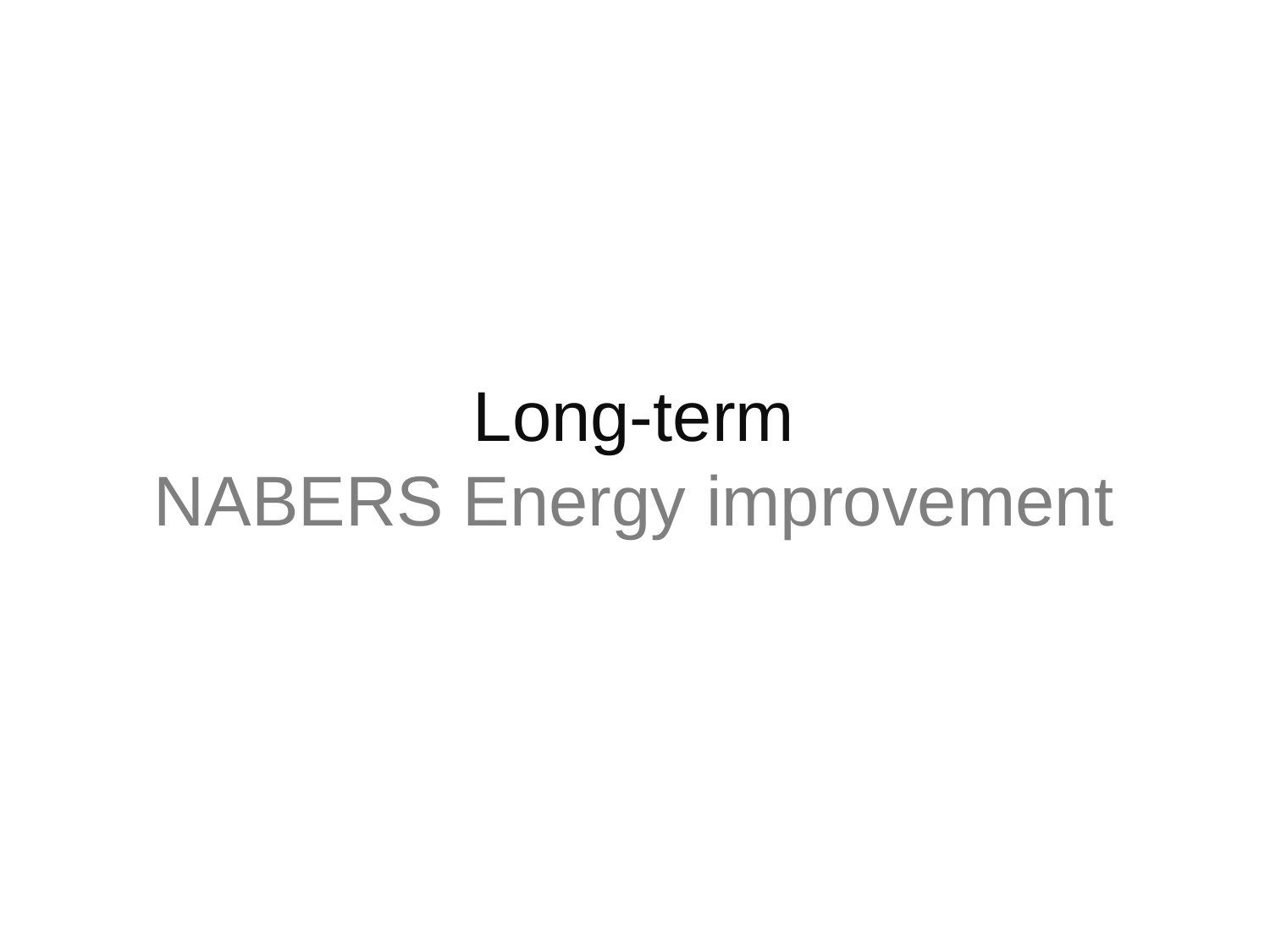![](_page_21_Figure_0.jpeg)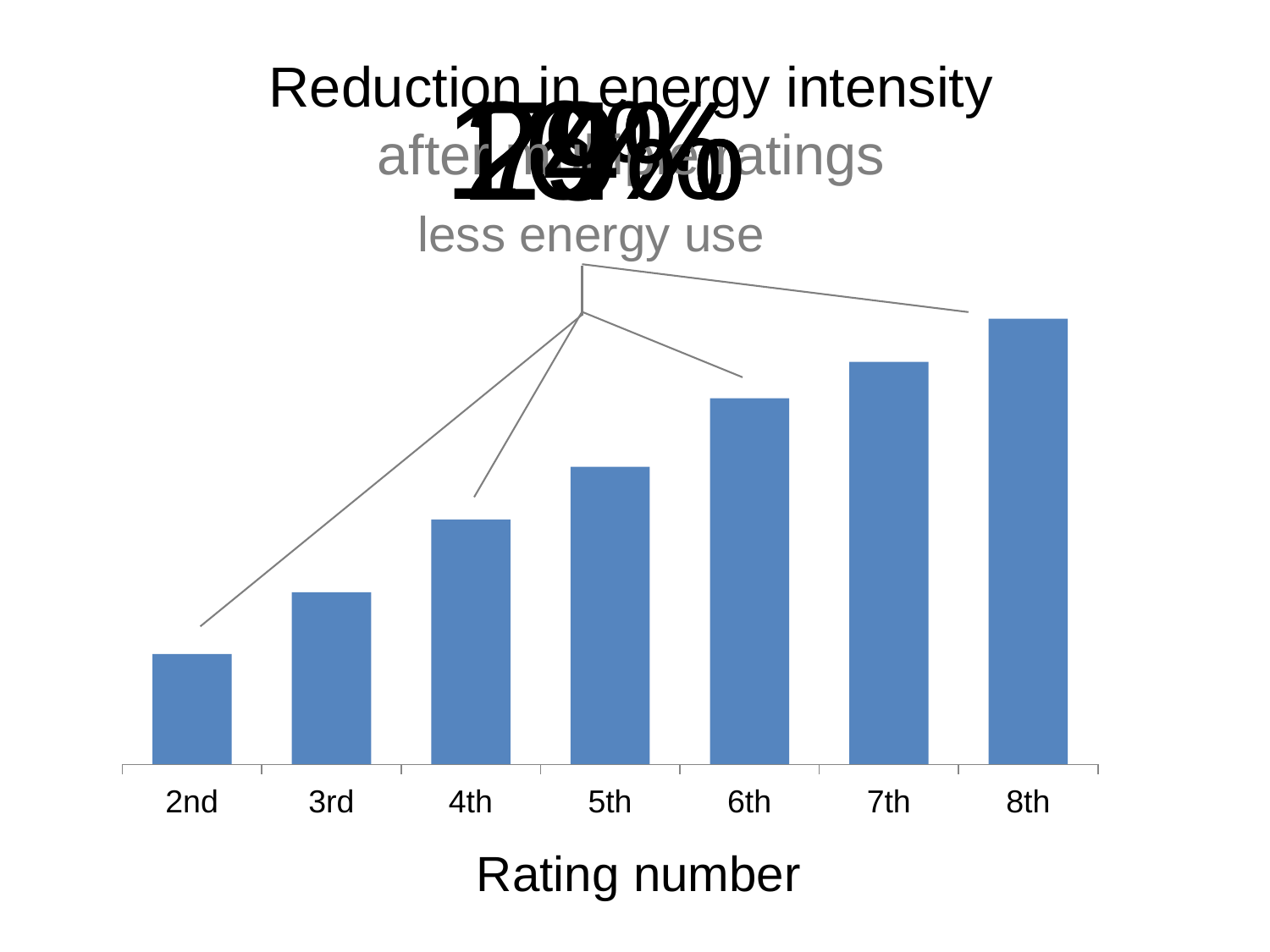### Average reduction in energy intensity after multiple ratings

![](_page_22_Figure_1.jpeg)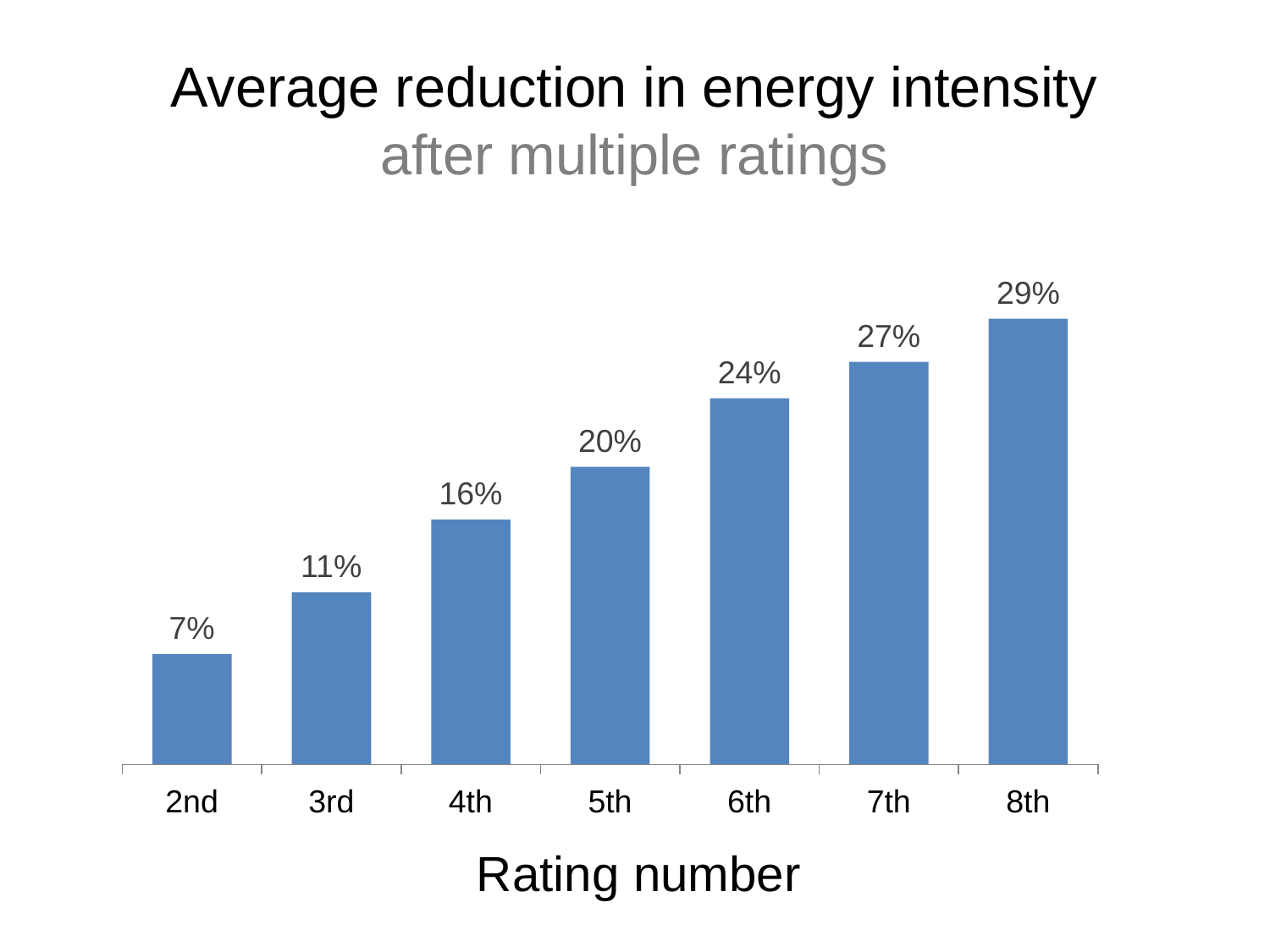![](_page_23_Picture_0.jpeg)

#### **NABERSNZ**

5.5 stars | Meridian Building, Wellington